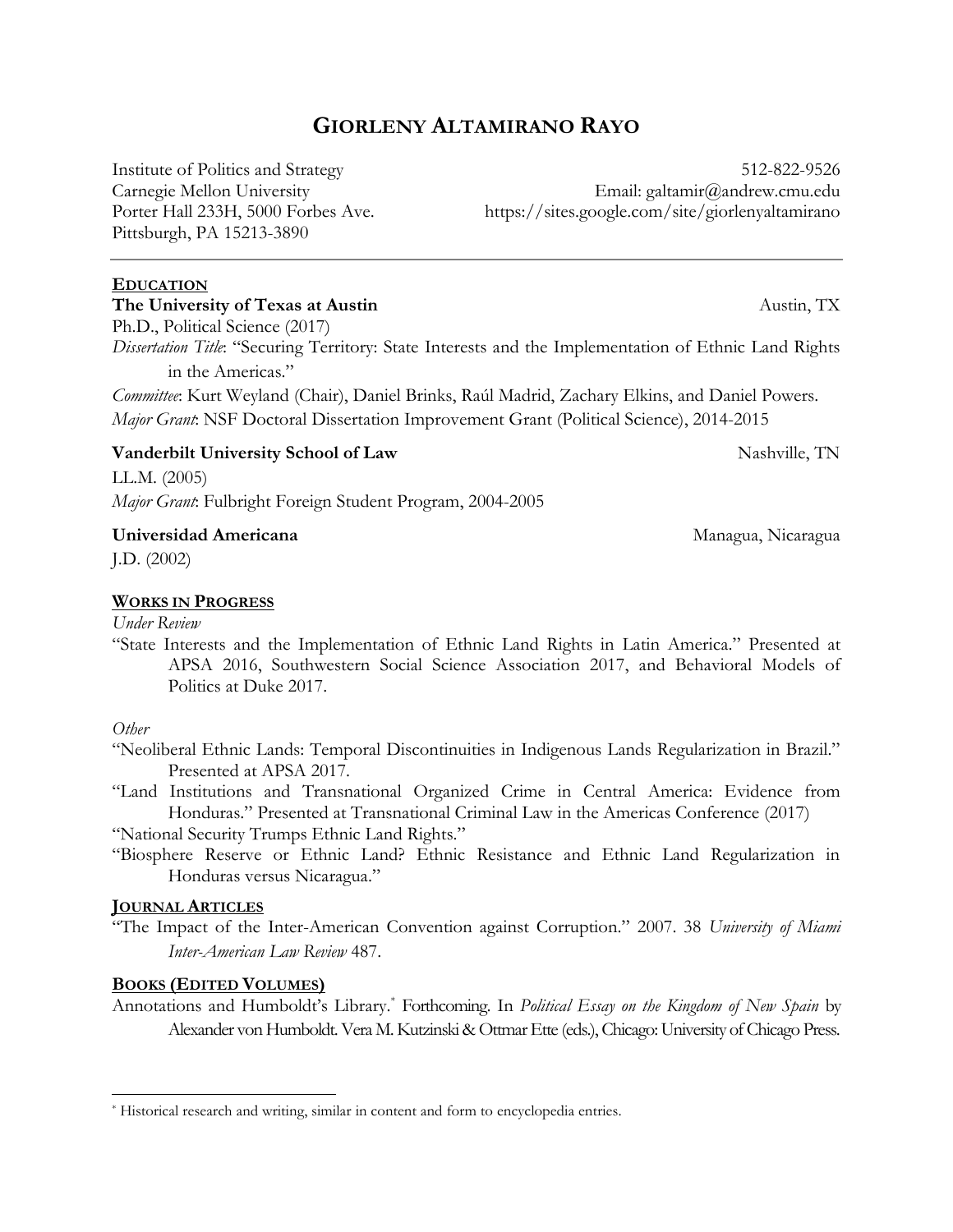- Annotations, List of Plates, and Humboldt's Library. 2012. In *Views of the Cordilleras and the Monuments of the Indigenous Peoples of the Americas* by Alexander von Humboldt. Vera M. Kutzinski & Ottmar Ette (eds.), Chicago: U Chicago Press, p. 395-548.
- Annotations and Humboldt's Library. 2011. In *Political Essay on the Island of Cuba* by Alexander von Humboldt. Vera M. Kutzinski & Ottmar Ette (eds.), Chicago: U Chicago Press, p. 325-460.

#### **TEACHING EXPERIENCE**

| Carnegie Mellon University, Institute of Politics and Strategy                                     | Pittsburgh, PA |
|----------------------------------------------------------------------------------------------------|----------------|
| Instructor of Record, Comparative Judicial Politics, Spring 2018                                   |                |
| Instructor of Record, Globalization, International Organizations, and International Law, Fall 2017 |                |

#### **The University of Texas at Austin, Department of Government** Austin, TX

Instructor of Record, International Human Rights in the U.S. and Latin America, Spring 2017. Instructor of Record, International Human Rights in the U.S. and Latin America, Fall 2016. Supplemental Instructor, U.S. Politics in Comparative Perspective, Spring 2015. Discussion Session Leader, Patriotism and Human Rights, Fall 2015. Teaching Assistant, Human Rights and World Politics, Spring 2014. Supplemental Instructor, U.S.-Latin American Relations, Fall 2013. Teaching Assistant, The U.S. in Comparative Perspective, Spring 2013. Teaching Assistant, Comparative Legal Systems, Fall 2012.

#### **Universidad Católica, School of Law**

Assistant Professor, Public International Law, AY 2005-2007.

#### **AWARDS & GRANTS**

- American Political Science Association, Comparative Politics Section, Award to present original research at APSA 2017.
- National Science Foundation, Political Science Program, Doctoral Dissertation Research Improvement Grant, AY 2014-2015.
- The University of Texas at Austin, Graduate School, Continuing Fellowships, AY 2014-2015.
- Inter-University Consortium for Political and Social Research (ICPSR), Clifford C. Clogg Scholarship in Political Science, Summer 2014.
- The University of Texas at Austin, Department of Government, ICPSR Fellowship, Summer 2014.
- The University of Texas at Austin, Department of Government, Institute for Qualitative and Multi-Method Research (IQMR) Fellowship, Summer 2013.
- The University of Texas at Austin, Department of Government, Latin America Pre-Dissertation Field Research Grant, Summer 2013.

Managua, Nicaragua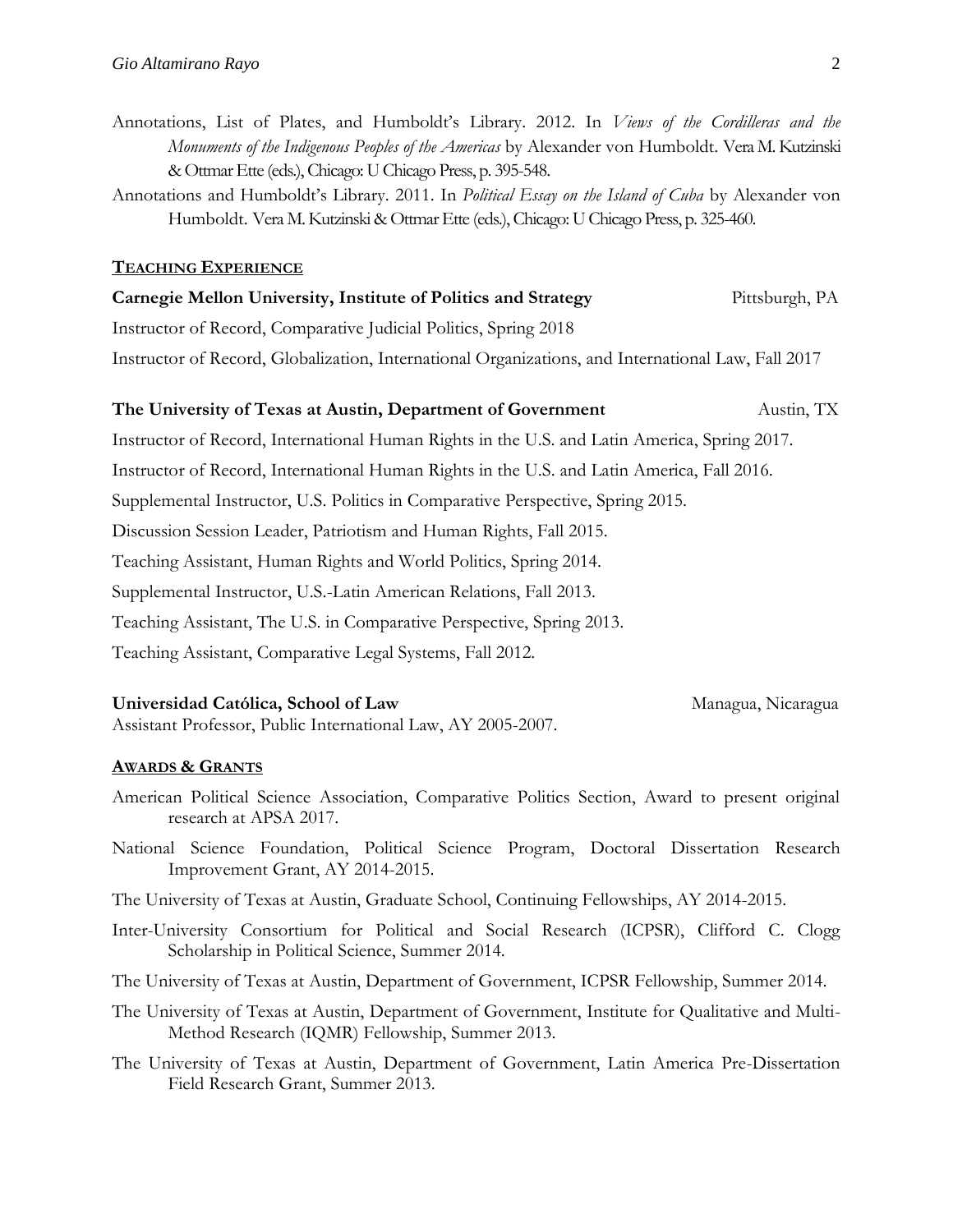- The University of Texas at Austin, Teresa Lozano Long Institute of Latin American Studies (LLILAS), Lozano Long Graduate Summer Field Research Grant, Summer 2012.
- The University of Texas at Austin, Graduate School Recruitment Fellowship, AY 2011-2012.
- The United Nations Institute for Research and Training (UNITAR), Core Diplomatic Training, Spring 2006.
- Vanderbilt University, Center for the Americas, Conference Award, Spring 2005.
- United States Department of State, Bureau of Education and Cultural Affairs, Fulbright Foreign Scholar Program, AY 2004-2005.

#### **CONFERENCES & INVITED TALKS**

University of California Riverside, Southwest Workshop on Mixed Methods Research, Fall 2017.

- American Political Science Association Annual Conference, Paper Presentation, Fall 2017.
- The University of Windsor Faculty of Law (Canada), Transnational Law and Justice Network (TLJN), Transnational Criminal Law in the Americas Conference, Paper Presentation, Spring 2017.
- Duke University, Fourth Behavioral Models of Politics Conference, Poster Presentation, Spring 2017.
- Southwestern Social Science Association Annual Conference, Paper Presentation and Discussant, Spring 2017.
- The University of Texas at Austin, School of Law, The Bernard and Audre Rapoport Center for Human Rights and Justice, Paper Presentation, Spring 2017.
- The University of Texas at Austin, Department of Sociology, Power History and Society Network, Paper Presentation, Spring 2017.
- The University of Texas at Austin, Certificate for Inclusive Classroom Leadership, Division of Diversity and Community Engagement, Invited Speaker, Spring 2017.
- American Political Science Association Annual Conference, Paper Presentation, Fall 2016.
- Syracuse University, Institute for Qualitative and Multi-Method Research (IQMR), Multi-Method Research Designs and Survey Experiment Designs, Paper Presentations, Summer 2013.
- University of Potsdam (Germany), Workshop, Humboldt in English Project, Paper Presentation, Summer 2013 & Summer 2016.
- Vanderbilt University, Alexander von Humboldt and the Hemisphere Working Conference, Paper Presentation, Spring 2009.
- Vanderbilt University, School of Law, Security in the Americas Conference, Paper Presentation, Spring 2005.

#### **PROFESSIONAL TRAINING**

- The University of Texas at Austin, Division of Diversity and Community Engagement, Certificate for Inclusive Classroom Leadership, Spring 2017.
- Academy of International Law at The Hague, Diploma Public International Law, Fall 2006.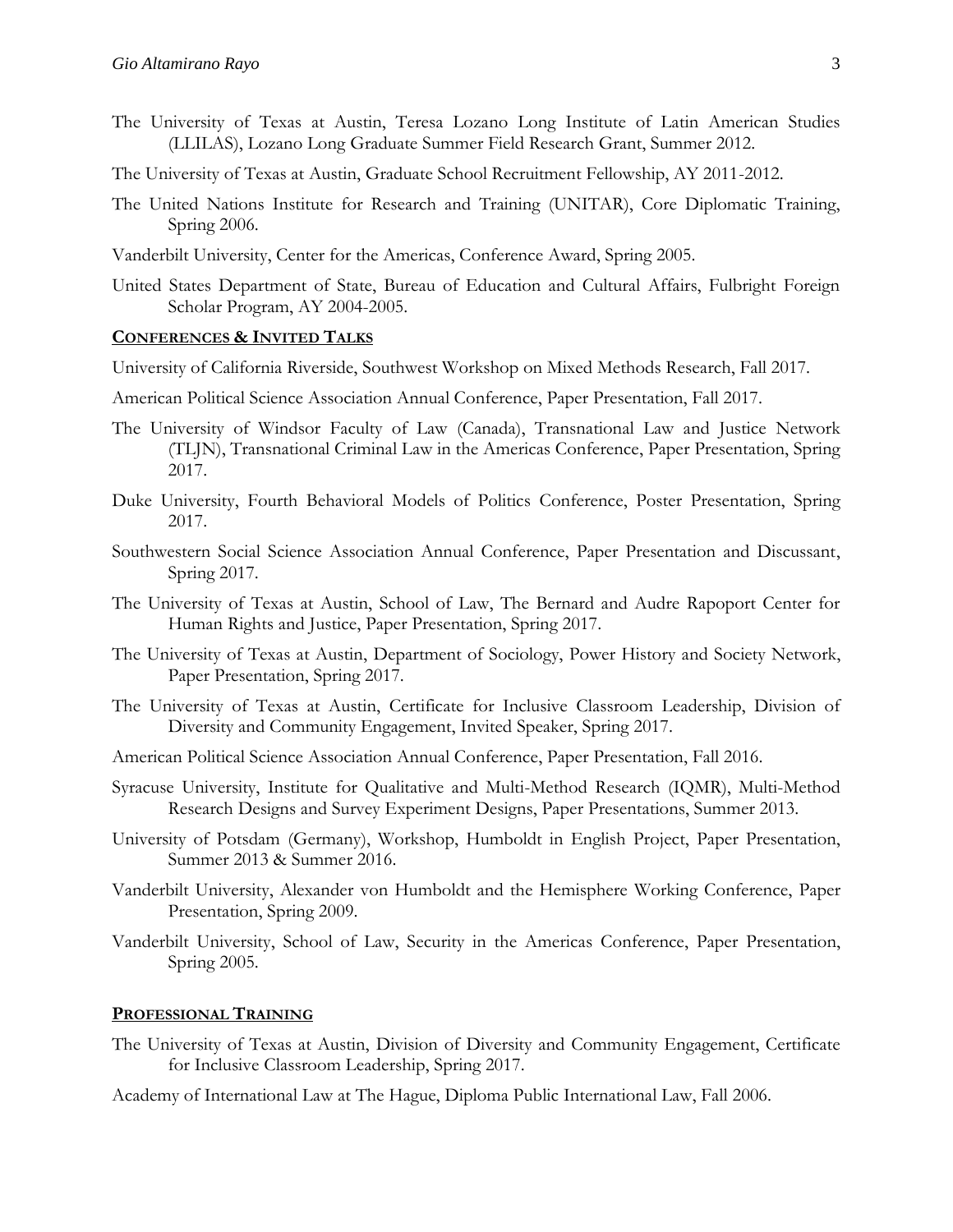United Nations Institute for Research and Training, Diploma Public International Law, Fall 2006. The University of California at San Diego, School of Law, Diploma in U.S. Law, Fall 2004. Universidad Centro Americana, Diploma Financial Law, Fall 2003.

# **RESEARCH EXPERIENCE**

### *Fieldwork for Dissertation*

Brazil, total time: 9 months, July 2013, August 2014-February 2015. Urban areas: Brasília, São Paulo, Rio de Janeiro, Manaus, and Boa Vista. Rural areas: São Joaquim, Santa Isabel do Rio Negro, San Gabriel da Cachoeira, Tefé, Tabatinga, Querari, and Surucucu. Honduras, total time: 3 months, March-May 2015. Urban areas: Tegucigalpa and San Pedro Sula. Rural areas: Puerto Lempira, Catacamas, Mocoron, Masca, and Tela. Nicaragua, total time: 3 months, July 2012, June-July 2015. Urban areas: Managua and Masaya. Rural areas: Amasau, Bilwi, and Bluefields.

### *Research Assistance and Coding Experience*

Dr. Zachary Elkins, Comparative Constitution Project (CCP), 2012-2014, 2015-2016 Varieties of Democracy Project, Country Coordinator and Expert Coder, Nicaragua

# **METHODOLOGICAL TRAINING IN POLITICAL SCIENCE**

Inter-University Consortium for Political and Social Research (ICPSR), Summer 2014. Courses: "Causal Inference," "Spatial Econometrics," "Complex Systems," and "Theory Evaluation."

Institute for Qualitative and Multi-Method Research (IQMR), Summer 2013. Courses: "Typological Theory, Concepts, and Measurement," "Designing and Conducting Fieldwork," "Experimental Methods," "Natural Experiments," and "Multi-Method Research Design."

# **COMPUTER SKILLS**

Stata, R, SAS, GIS (ArcGIS and QGIS), Python, LaTeX

# **LANGUAGES**

Spanish (native), English (near native), Portuguese (fluent), French (beginner)

# **SERVICE**

Secretary (elected), Human Rights Section, American Political Science Association

# **PROFESSIONAL MEMBERSHIP**

American Political Science Association Latin American Studies Association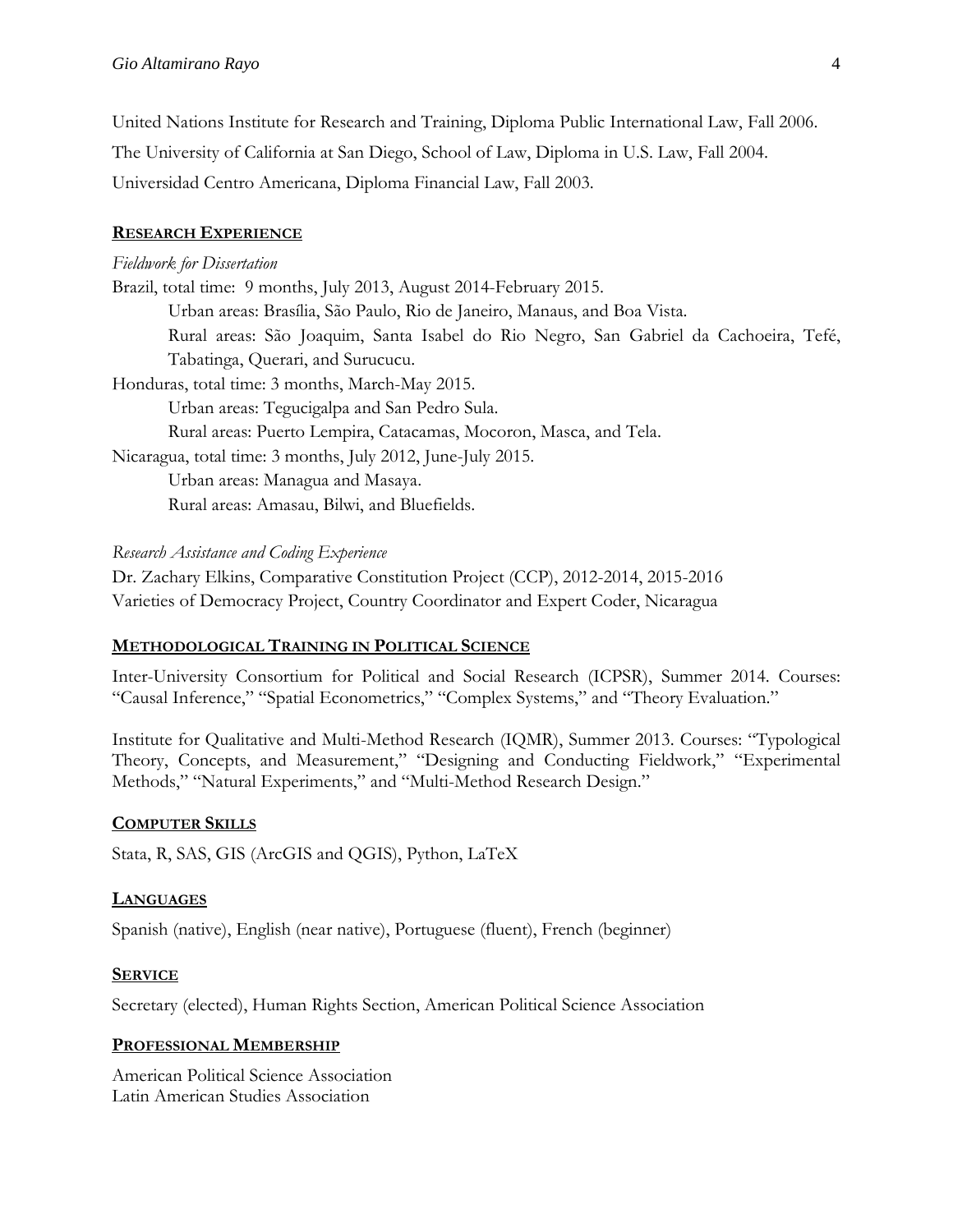Law and Society Association American Bar Association

#### **OTHER PROFESSIONAL EXPERIENCE**

### **Congressional Research Service, Library of Congress** Washington D.C.

Fellow, Foreign Affairs, Defense and Trade Division (June 2017 – August 2017)

- Produced (collected qualitative data, analyzed quantitative data, and drafted) one 20-page (single spaced) report on U.S. aid for global health, 1 2-page (single spaced) information sheet on the World Health Organization, and 5 case studies (12-pages, single spaced) on criminal organizations in Central America.
- Collected data and created information graphics (figures and maps) on the topics of disease outbreaks and criminal organizations in Central America.
- Participated in 2 briefings for Senate Committee on Foreign Relations staff on global health.
- Conducted 1 peer review and responded to congressional inquiries about global health and the politics of Latin America.

# **Vanderbilt University**

Assistant Managing Editor/Assistant Director (March 2007-August 2011)

Key Responsibilities:

- Delivered in timely fashion over 350-printed pages of high-level research product on the intellectual history of Cuba, Mexico, and the Andes, published in three volumes by the University of Chicago Press (2011-2018).
- Collaborated with faculty members to secure a National Endowment of the Humanities Grant (\$100,000).
- Negotiated a Memorandum of Understandings with the Universidad Peruana Cayetano Heredia (Lima, Peru).

# **Ministry of Foreign Affairs, Nicaragua**

Director/ Legal Adviser/Analyst/Intern (February 2002-March 2007) Key Responsibilities:

- Oversaw the negotiation of multilateral agreements in international discussions and public fora with foreign officials and non-governmental organization representatives.
- Provided legal advice for the case Dispute Regarding Navigational and Related Rights (Costa Rica v. Nicaragua) before the International Court of Justice.
- Served as a liaison between the Ministry, the Central American Integration System, the Organization of American States, and other high-level government and non-governmental organization representatives.
- Drafted foreign policy briefs and legal opinions: disarmament, nuclear proliferation, small arms and light weapons, demining, sustainable development, and anti-corruption.

Managua, Nicaragua

Nashville, TN